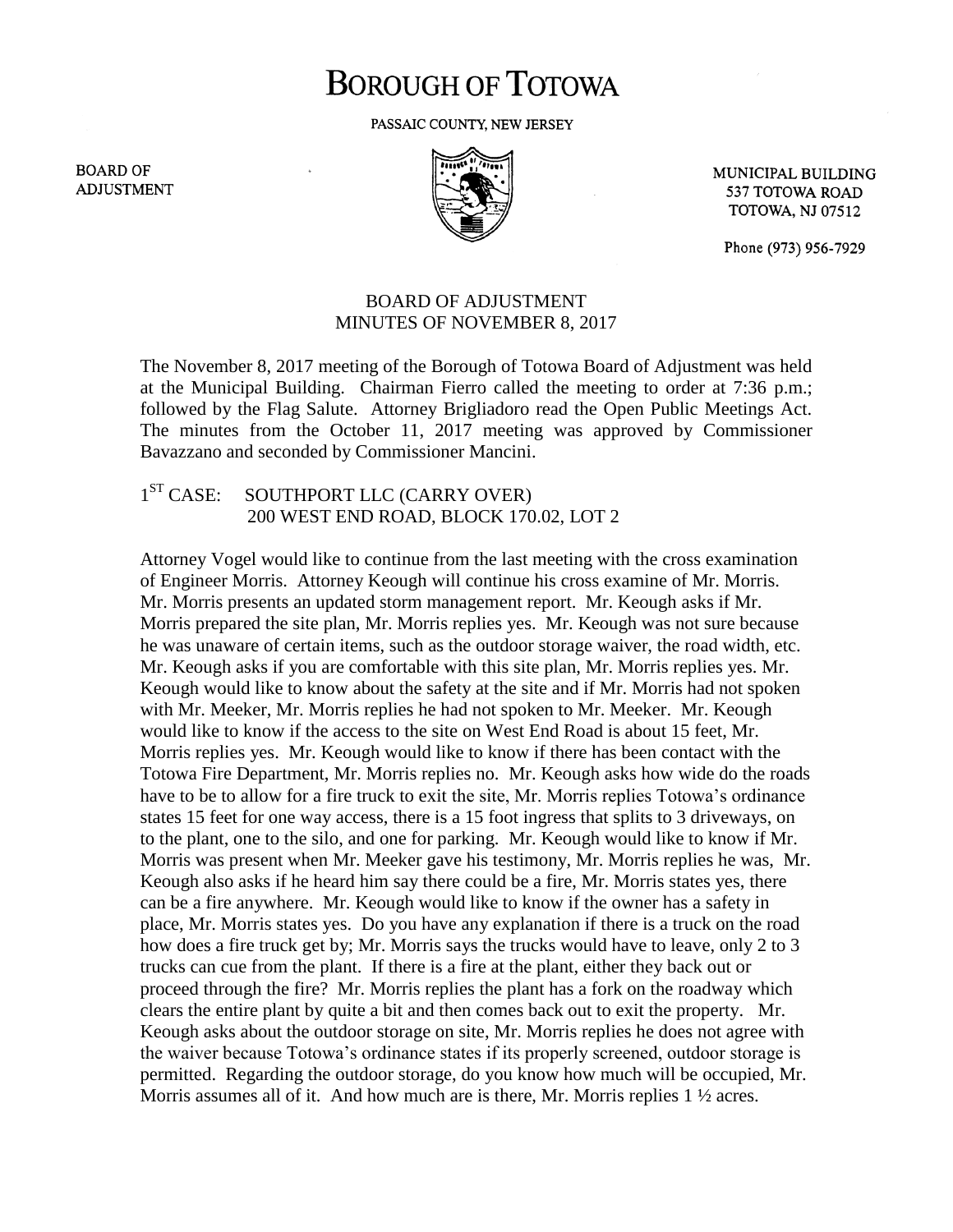Would that be for storing the raw material and the graf material, Mr. Morris replies yes. The site is covered by gravel only and those materials would sit on the gravel? Mr. Morris replies yes to both.

Mr. Morris goes over the revised storm water report which was filed with the Board on October  $27<sup>th</sup>$ , 2017. There are 7 copies and one copy to be submitted as an exhibit. Attorney Brigliadoro states the report was prepared by Boswell Engineering and marked as Exhibit A-4. Identify that document, revised site plan, consist of 8 pages and is dated October 28<sup>th</sup>, 2017 and marked as A-5. Attorney Vogel describes the changes of A4 and A5 to the Board. Mr. Morris explains A4 is totally new, it contains a narrative of what we proposed to do, there is a series of maps which shows the existing and proposed conditions and then a series of calculations to prove conformance and at the end contains a storm water management manual. The narrative describes how the plant is occupying the south westerly portion of the property and the storage area for the materials occupying the north westerly portion of the property identifies the classification of the soils as urban land booton complex, which is a hydraulic class C soil and goes onto describe requisite reduction in the 2010 and 100 years storms. A 50% reduction in the rate of run off in a 2 year storm, a 25% rate of reduction for a 10 year storm, and a 20% reduction in the 100 year storm. The south east and south west, the south west corner we enlarged an existing detention system similar on the south east corner we provided another detention system. Mr. Keough states the 21" concrete pipe that proceeds to the west end to the south and eventually runs into a ditch which proceeds into the township way, does that 21" concrete pipe exists currently? Mr. Morris replies yes. Is it servicing this property and other properties as well, Mr. Morris replies yes. Have you done the calculations that the run off from this site and the run off from the other site contribute to the 21" pipe are of a volume that the 21" pipe can handle, Mr. Morris replies yes. Attorney Vogel asks if this is a reduction of what currently exist, Mr. Morris replies yes. Attorney Vogel also asks as a function of the storm water plant, you had to reuse the site plan as well to incorporate that as well, Mr. Morris replies yes. Describe to the board, referring to A5 what those revisions to the site plan were. Mr. Morris states 2 detention ponds are on either side of the southerly portion of the site on the east side and west side, they act independently and they receive the run off from the site and they discharge into separate brick pipes which are joined and connect to the 21" pipe. Attorney Vogel would like to know what other revisions to the site plan are there. Engineer Murphy states number 12, a request for a van accessible handicap spot, which we now provide and number 14 is a series of notes to add to the plan with dimensions and details. Commissioner Patten asks each retention basin holding 50% or is one taking more. Mr. Morris replies the south easterly one will take slightly more than the south westerly. Commissioner Patten would also like to know what the percentage is, Mr. Morris replies about 60/40.

Attorney Donohoue will cross examine the witness. He asks when referring to new storm water plan, can you show us where the retention basins are. Mr. Morris shows that one is on the south east and one is on the south west corners of the property. When talking about the entire site, that would all be gravel, Mr. Morris replies yes. The roadway which is impervious, would gravel be considered impervious as well, Mr. Morris replies it is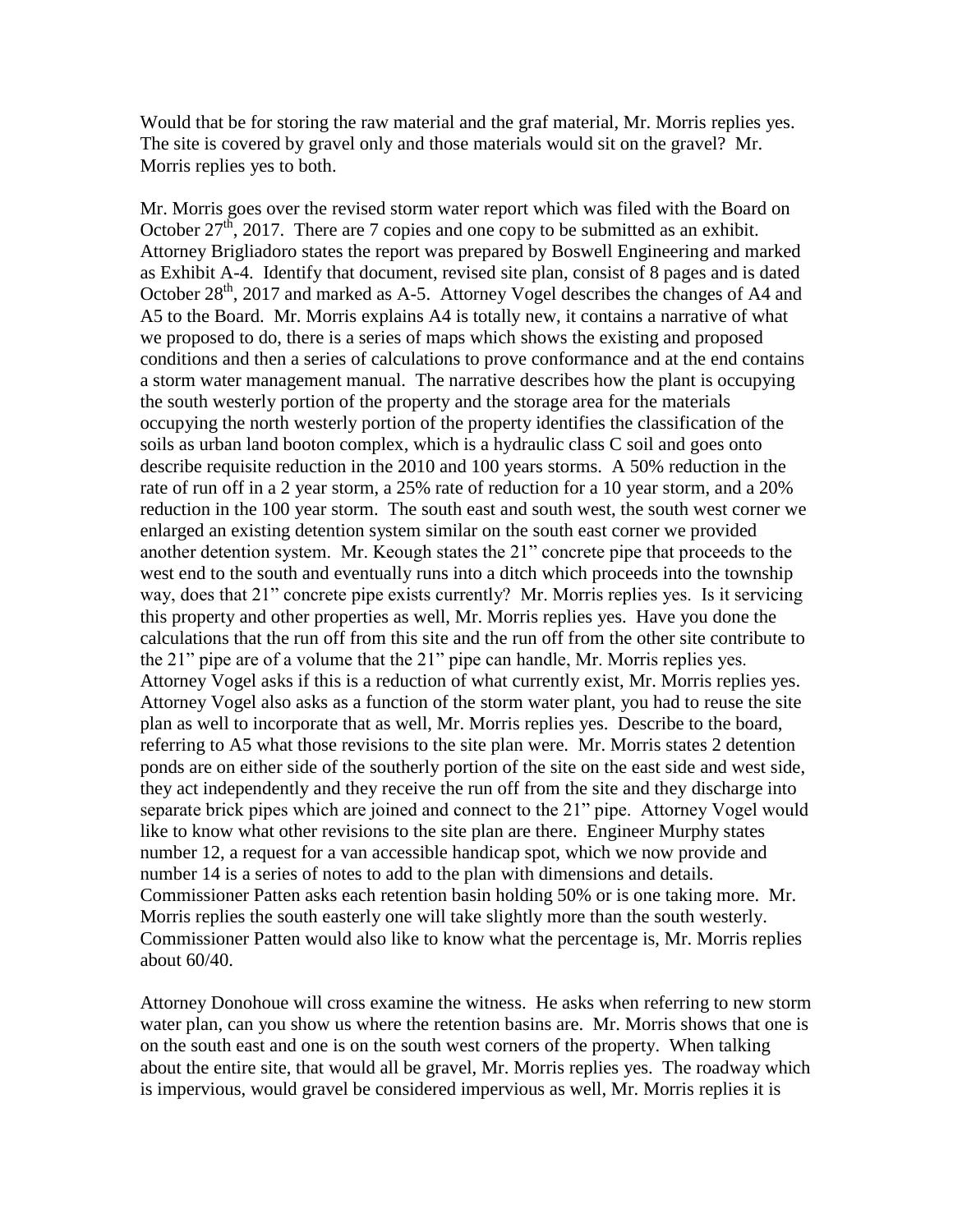givin a semi-impervious value. What does that mean? Mr. Morris answers, it is not the same as grass lawn but it has a higher run off factor than grass or woods. So more water is going to run off this? Mr. Morris replies yes. Where is the water going to run, into the retention basins? Mr. Morris replies yes. Because of how the site it grated? Mr. Morris replies yes. Mr. Donohoue would like Mr. Morris to show where the water will run from. Mr. Morris explains, there is an outlet structure on the southeast detention base on the west side of the south east structure which will exit into the existing drainage and at the southern end of the southwest detention there is another one that exits in the same existing drain. The RAP is known to have contaminates, is lead one of them? Mr. Morris replies, yes there is contaminates, if lead is on the road it could be in the RAP. Lead can cause cancer? Mr. Morris states he does not know. PAH causes cancer also, Mr. Morris replies if that is what you say. Any of those contaminates that are here, they are going out run down into the basins and all the way out to the brook. Mr. Morris replies that that is incorrect. Why? Mr. Morris answers; it is a known fact that contaminates does not migrate out of the RAP. So they just stay there? Me. Morris replies yes. And even though it's on this semi-impervious gravel? Mr. Morris replies yes. Why? Mr. Morris states it does not migrate with water and has been proven by Bosewell Engineering and other studies. Your plan indicates nearly all the vegetation on this site is going to be removed, is that correct? Mr. Morris replies yes. And be placed at this gravel, in certain areas that crushed stone is going to fill in with fine particulate and matter-correct? Mr. Morris yes it will. So it's going to make it run off more? Mr. Morris replies that is correct, that's why you give it a higher run off factor. There will be trucks and vehicle's moving on that semi-impervious gravel? Mr. Morris replies the loader and an occasional truck will be on it. That will make soil compaction, correct? Mr. Morris replies yes. That will make it denser and more impervious? Mr. Morris replies, which is exactly why you use the higher run off. Petroleum products will be loaded and un-loaded and stored on this site? Mr. Morris replies yes. What preventions have you taken for ground water recharge? Mr. Morris states we are not prohibiting ground water recharge. Will there be any soil tesing? Mr. Morris replies not at this time.

Attorney Testa starts his cross examination of the witness. On page 3 of your report, the 4<sup>th</sup> paragraph down talks about the modified rational method which you used to calculate the existing and proposed run off-why did you utilize that method? Mr. Morris replies it is the proper method to use in design of areas less than 20 acres, it is the accepted method.

These impervious surfaces that you are talking about, you list them on your exhibit? Mr. Morris replies that is correct. Are these dis-connected impervious surfaces? Mr. Morris states in the strict definition of the term, they are connected because they are longer; the travel area is longer than what the state allows for dis-connected areas. How many drainage areas are there? Mr Morris replies 3. The ODA, is that for the entire site? Me. Morris replies overall ODA drainage area. That calculation is in appendix D, is that the overall drainage? Mr. Morris replies yes. Has there been any demonstration with respect to the infiltration and there drainage, about how many hours before the drains will be completely dry? Mr. Morris replies yes, we did a storm water routing of the storms, located in the back appendixes and depending on the storms. An example typically with 120 minutes the basins would dry. Regarding the storm water, are there any natural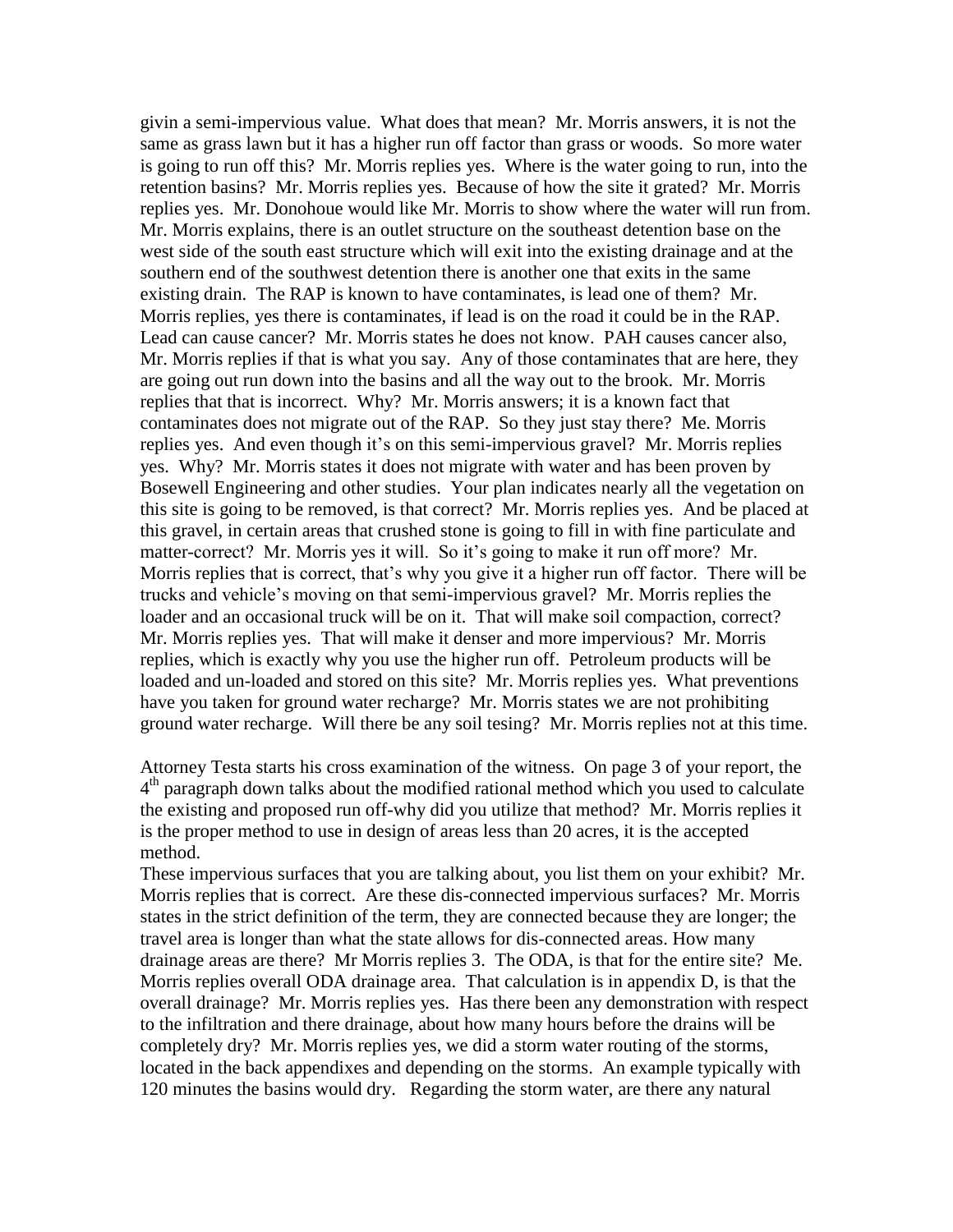drainage features that are being protected on this project? Mr. Morris replies not sure if there are any on this project.

Attorney Rubright cross examines the witness. NJ storm water regulations, are you referring to the regulations a NJAC 7 column 8? Mr. Morris replies he is not sure. Did you review the regulations before you prepared your initial storm water report? Mr. Morris replies yes. And also before the revised report? Mr. Morris also replies yes. What was the most recent time that you reviewed these regulations? Mr. Morris replies, about a month ago. What topic did you review? Mr. Morris states, storm water rate reduction, different water quality management features for different project. How many storm water management systems did you design under these regulations? Mr. Morris replies probably over 100. Would you consider yourself an expert? Mr. Morris replies yes. There is a section called non-structural storm water management strategies, did you follow those regulations? Mr. Morris states he requested and exemption from these because that is a state requirement and we are not applying to the state, we are applying to the borough. Does the storm water plan comply with those regulations? Mr. Morris replies it complies with the boroughs ordinance. Have you designed other sites where you have asked for an exemption? Mr. Morris replies yes. Where? Mr. Morris replies, in front of DEP, there is a non-structure worksheet and you ask for exemptions from that work sheet. Why aren't you applying to the DEP? Mr. Morris replies that it is not required. Why isn't it required? Mr. Morris states it has to be part of a flood hazard area or wet lands or water quality application and this is not. Have you spoken to Engineer Murphy about the new plans? Mr. Morris replies not until this evening. Do you anticipate discussion with Engineer Murphy about this storm water plan before getting approval from the board? Mr. Morris replies yes. You testified to where the water comes out of the pipes and flows to the Preakness brook-are there any county drainage structures that are being affected by that drainage? Mr. Morris replies he does not know. Did you apply to the county? Mr. Morris replies no. Do you intent to apply to the county? Mr. Morris replies they will ask for an exemption from the county. On page 6 of appendix B, on the  $2<sup>nd</sup>$  page after the appendix-what is that? Mr. Morris replies it is a chart that accomplishes the run off factor from the site. What is the C factor you used for pavement? Mr. Morris replies .90. And that pavement is an impervious service? Mr. Morris replies yes.

Attorney Brigliadoro would like to know what does the C stand for? Mr. Morris replies the C stands for the percentage of run off that will leave that surface.

Attorney Keough cross examines the witness. The RAP material, does it contain petroleum products? Mr. Morris replies it contain PAH which is actually part of the RAP itself, it's the old oil that was used on the RAP originally. Are you aware that there will be diesel trucks on the property and they use diesel fuel? Mr. Morris replies yes. And they omit diesel fumes? Mr. Morris replies yes. And occasionally even though these diesel trucks are covered when they are full of asphalt-particulates can escape. Mr. Morris replies yes, the RAP material do not leech numerous studies have been done.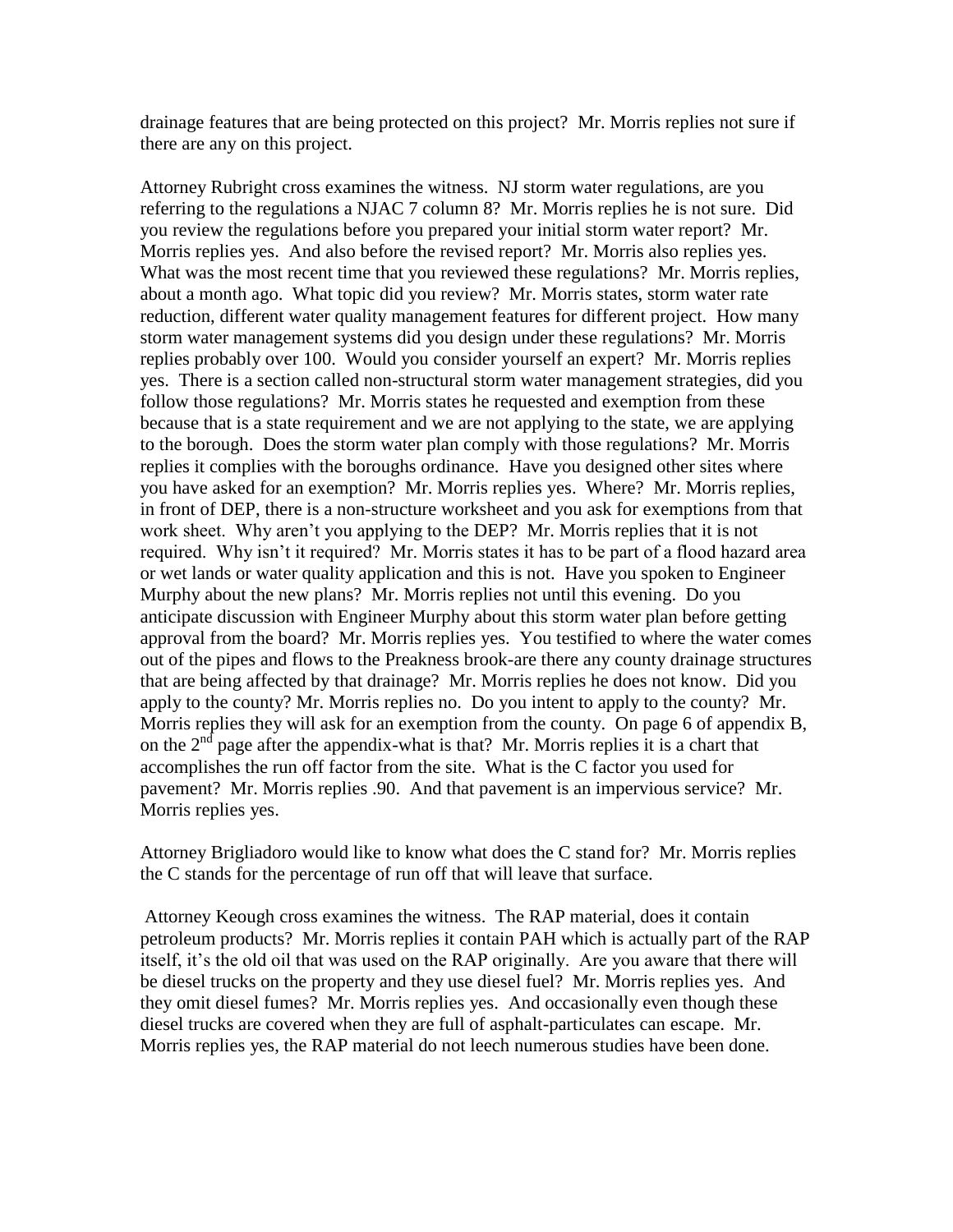Attorney Shaljian cross examines the witness. In your statement that Boswell uses the .90, what is the .99 standard? Mr. Morris replies the .90 is RSIS standards and the .99 standard is used on a steeply sloped parking lot or a roof. Would the use of a different decimal change the calculation of the storm water report? Mr. Morris states not the degree-that would not meet the requirements. Would it change? Mr. Morris replies yes. The previous photos of flooding that takes place outside the streets of the corporate residents of this industrial park, it show significant flooding and the storm date was August 2, 2017. Is it your testimony today that with the revised storm water plan, that it satisfies the ordinance and it satisfies the state requirements as well? Mr. Morris remembers seeing the photos and states correct to the question. Is it your testimony that the flooding shown in the photos is going to be elevated by the controls you are putting on this site? Mr. Morris replies no. Will it stay the same or get worse? Mr. Morris states it would probably stay the same since we have no effect on that flooding; it is upstream from the property site.

Attorney Vogel asks a few questions from Mr. Morris. Are the other uses on this property a concrete recycling plant, a transfer station, and a mulch facility? Mr. Morris replies yes, that is three of them. Are they all serviced by a drainage system that currently exist? Mr. Morris replies yes. Which includes that 21" pipe that eventually takes the water? Mr. Morris explains, that pipe takes the water from the concrete recycling facility and the mulch facility-but is not aware if it takes from any other facilities. The two detention basins you designed in order to meet the requirements, they detain the water? Mr. Morris replies yes. And that water goes into the 21" pipe? Mr. Morris replies yes. Does that 21" pipe discharge water that has any effect on West End Road or any of the plants that exist on West End Road? Mr. Morris Replies no. Engineer Murphy states he will be reviewing the detention design and will offer his comments. Alternate Korsakoff asks about the water solubility of the RAP, there are studies-do you have any official studies? Mr. Morris replies he will check to see if he can get any.

At 8:43 pm the Board takes a break.

Meeting is resumed at 8:56 pm and a roll call is taken.

At this time a motion was made by Commissioner Patten to open the meeting to the public and was seconded by Vice Chairman Krautheim.

Debra D'Agostino, was sworn in by Attorney Brigliadoro, resides at 70 Vreeland Avenue. Mrs. D'Agostino believes she is the closest resident to the proposed plant in Totowa. She states the brook that was spoken about earlier is not the Preakness Brook but is the Naachpunkt Brook. Mrs. D'Agostino addresses Mr. Morris with some questions. Did you have to notify the Morris Canal and Wayne Township? Mr. Morris replies yes. You are within 200 feet of wet land and you do require DEP approvals but not just DEP approvals by you are also required to apply to Hudson, Essex, and Passaic soil conservation because you are talking about moving soil. How often do you research RAP and studies that are done on it? Mr. Morris replies we have researched it for four different quarries and there are studies nationwide and throughout the state of NJ,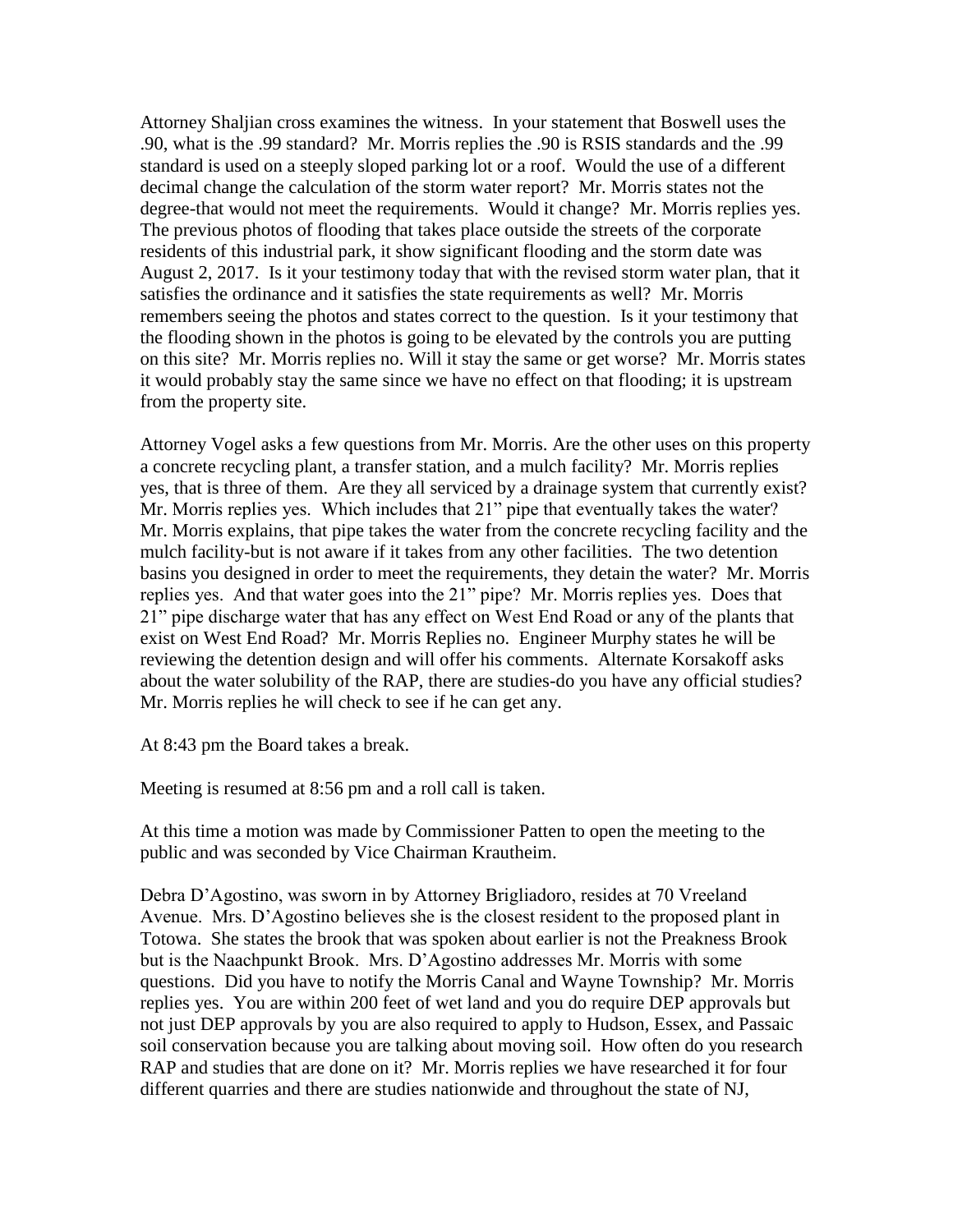actually there is a study recently done through Rowen University which shows that RAP ingredients do not migrate. Mrs. D'Agostino has a study from the department of transportation; this was done in May 2017. Attorney Vogel suggest she just ask questions. Mrs. D'Agostino continues, they approach Universities for research to be done, this one was about RAP-the studies of recycle asphalt pavement RAP is obtained from milling and removal of pavement surfaces, not all of it can be recycled into new asphalt pavement, therefore that unused RAP materials have to be either stored on site for long periods of time or disposed of in waste landfills which is often costly. The RAP materials have been used as aggregate on unfound base materials, pot hole fillers materials, and roadway shoulder materials, however NJ RAP usage in these applications has been restricted due to environmental concerns from the possibility of potential toxic poolutants that might leech out of it. Mr. Morris disagrees with that study. What type of screening will be around the site and how high? Mr. Morris replies it will be a concrete wall and it will be about 6 to 8 feet high. How high are the piles? Mr. Morris replies upwards of 20 feet. How does a wall 6' block any debris from a 20' pile? Mr. Morris replies that the wall is protecting from the site. The wall is going around the whole site? Mr. Morris replies yes the whole perimeter. If there is a fire and everyone has to leave in a hurry, they have to stay on that one road? Mr. Morris explains that there are no that many people, just aggregate. Mrs. D'Agostino discusses an application of an asphalt plant in Galaway and there process-you don't believe you need any other DEP approvals considering all the materials and all the environmental concerns that comes out of the smoke stacks? Mr. Morris states we need an air handling permit .But you don't have that yet? Mr. Morris replies that we need approval from the town first. Are you going by parcel when figuring the 200' or address? Attorney Vogel states, under the municipal land use law we go by block and lot.

Ernest Byrne, was sworn in by Attorney Brigliadoro, resides at 20 Knox Terrace. Mr. Byrnes questions Mr. Morris. Would you build this factory next to your own home? Mr. Morris replies, no, provided that an asphalt plant is an inappropriate use in a residential area.

Joyce Tor, was sworn in by Attorney Brigliadoro, resides at 35 Craig Court. Mrs. Tor questions Mr. Morris. Are there any explosions that cause fire in the asphalt industry? Mr. Morris is not aware of any. What happens to the residents if there is an explosion? Mr. Morris cannot answer that since there would be no explosion.

Michelle Handal, was sworn in by Attorney Brigliadoro, resides at 15 Vita Road. Mrs. Handal questions Mr. Morris. Do you feel that residents' concerns are justified? Mr. Morris replies, anyone's concerns are justified, the questions asked tonight are unjustified because I felt I answered the questions regarding the safety issues, there is a plant closer to residents in Totowa that has been there for 40 years and hasn't had an explosion that I am aware of. But can you see our concern for not wanting another plant in town?

Mr. Byrne addresses the witness. You mentioned before that within 200' feet of the site, do you want to live in that residential area? Mr. Morris replies he would not mind living there.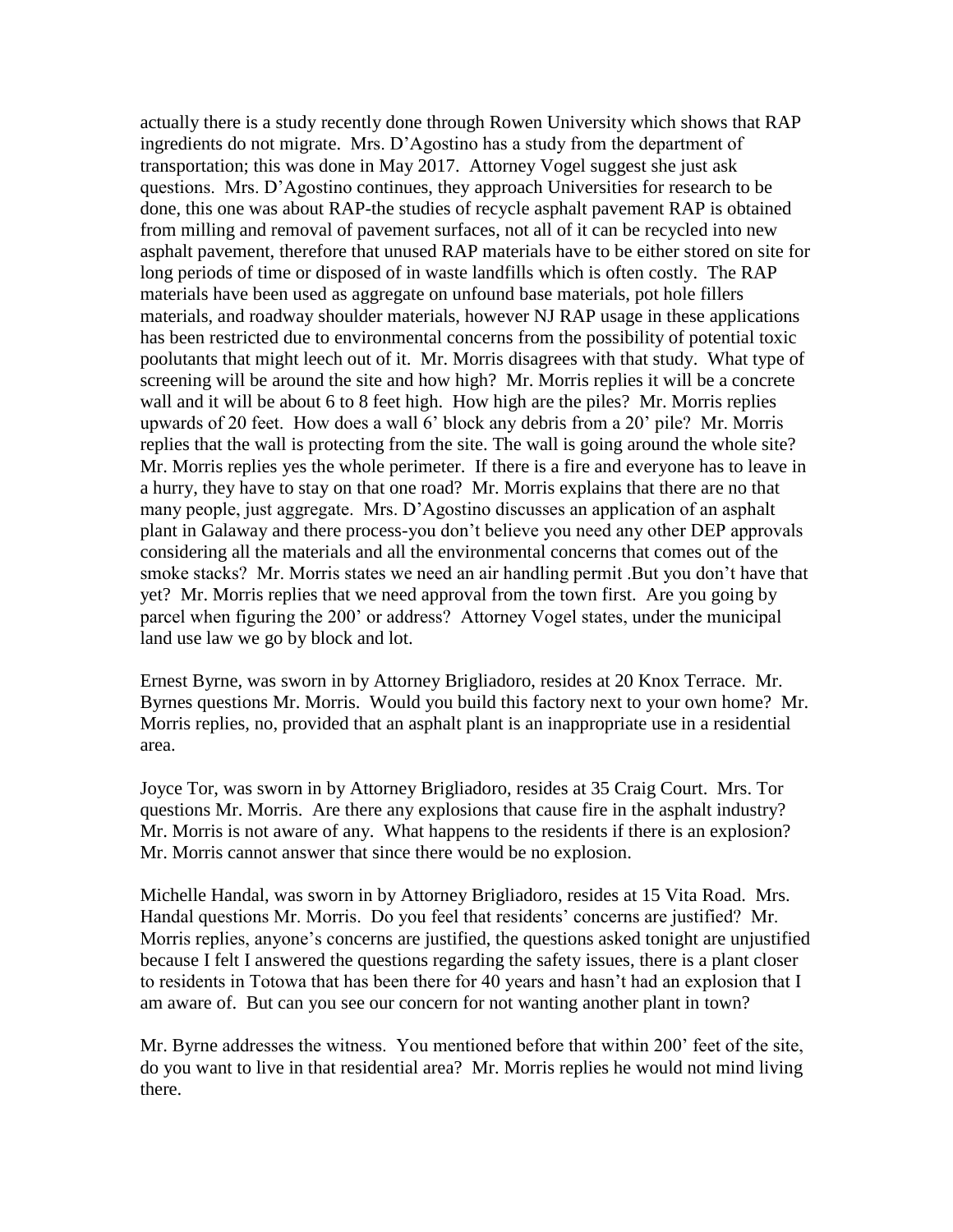Mrs. D'Agostino addresses the witness. You are familiar with the classification of asphalt? Mr. Morris questions what classification. They have a hazard class; do you know what that is? Mr. Morris replies no he only designs the site. Mr. Morris states if dirt is in the RAP, no plant would take it for recycle. Are you familiar with the 9 classes of hazardous materials? Mr. Morris replies no. Do you have any or do you plan to have anything around the asphalt plant to advertise that you have a flammable substance onsite? Mr. Morris states it is not his concern, but the operator can answer that question.

AnnMarie Kane, was sworn in by Attorney Brigliadoro, resides at 118 Winifred Drive. Mrs. Kane questions Mr. Morris. How long have you been an engineer? Mr. Morris replies 37 years. In that time have you ever designed a site plan for an asphalt plant? Mr. Morris replies yes. How many have you designs? Mr. Morris replies 2. Where they in NJ? Mr. Morris replies yes. Where they similar in size to the one? Mr. Morris replies yes. When did you prepare those site plans? Mr. Morris replies one was in 1995 and one was close to 2000. Have regulations regarding what is needed in a site plan for an asphalt plant changes? Mr. Morris replies not really. Any research been done on your part, since it has been about 17 years since you did an asphalt plant? Mr. Morris replies yes, the boro ordinance and other requirements that typically come into play when you design a site plan.

Annalise D'Agostino, sworn in by Attorney Brigliadoro, resides at 70 Vreeland Ave. Miss D'Agostino questions Mr. Morris. You work with the standards of the town? Mr. Morris replies yes. Yet you do not look at current research? Mr. Morris replies that is not his job. Do you accept other opinions? Mr. Morris replies yes. But you do not look at other research to improve the quality of your work? Mr. Morris states we always encourage up to date research. And this is the first asphalt plant you are designing in 17 years? Mr. Morris replies yes.

Mrs. Kane addresses the witness. I was given a transcript of testimony from last month's meeting. It says you would agree with me that these are stored on the grounds outside that rain or any precipitation that hit the piles would cause leeching of those contaminates into the soil-answer, not necessarily, question-ok, not necessarily means yes but not all the time, answer-well I'll give you an example, we don't do work for other quarries one of the things that I don't personally do but I am aware of it because our environmental department does it, they do it in conjunction with some of my stock, we have analyzed the ground under RAP piles once they are removed and mostly it has come out clean. Mr. Morris states, I answered this before, but will answer again; there was an incident that came out with a positive hit and that was because there was a piece of RAP in the sample.

At this point a motion was made by Commissioner Patten to close the public portion of the meeting and was seconded by Alternate Masi.

Attorney Donohoue asks the board to have Mr. Morris produce the studies that he is referring to. Attorney Vogel will look into it.